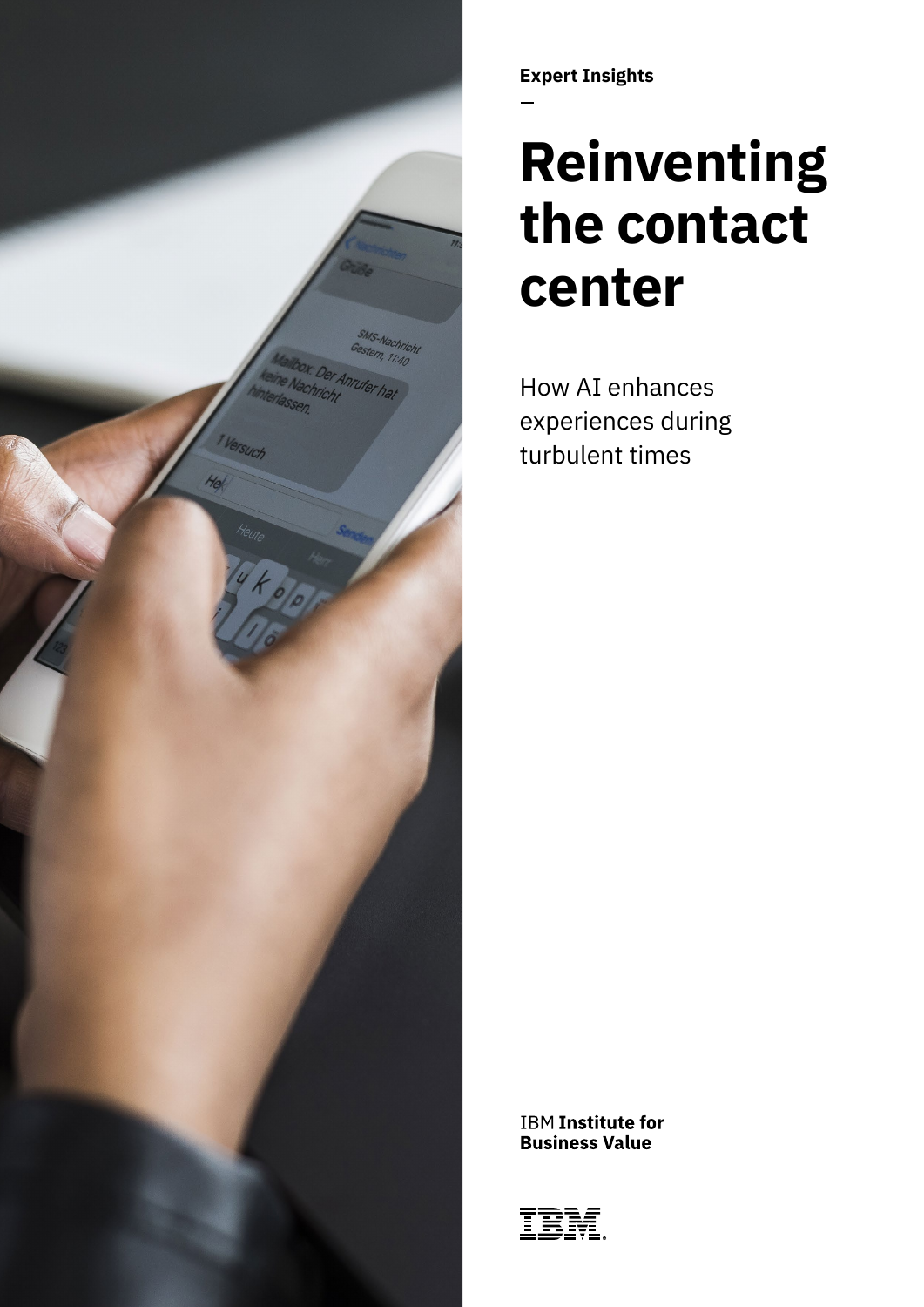### Experts on this topic





[39086b2](https://www.linkedin.com/in/prad-paskaran-39086b2/)  [prad@ca.ibm.com](mailto:prad@ca.ibm.com) 

**Joseph Petrone**<br>Care Offering Leader for IBM Services. Joe's has deep -<br>
Partner and Global Cognitive<br>
Care Offering Leader<br>
Care Offering Leader<br>
Care Offering Leader<br>
Care Offering Leader<br>
Anowledge and more than 20 years of experience in<br>
high-tech contact centers and service desks assist processes to improve cost and service and to align support through channel rationalization.

**Prad Paskaran** Prad Paskaran is an Associate Partner and the Canadian Leader in IBM iX. the company's Digital Associate Partner<br>
Associate Partner<br>
IBM iX Contact Center<br>
IBM iX Contact Center<br>
Practice Leader<br>
Practice Leader<br>
Practice Leader<br>
IBM Services<br>
IBM Services<br>
IBM Services<br>
Linkedin.com/in/prad-paskaran-<br>
Linkedin.com/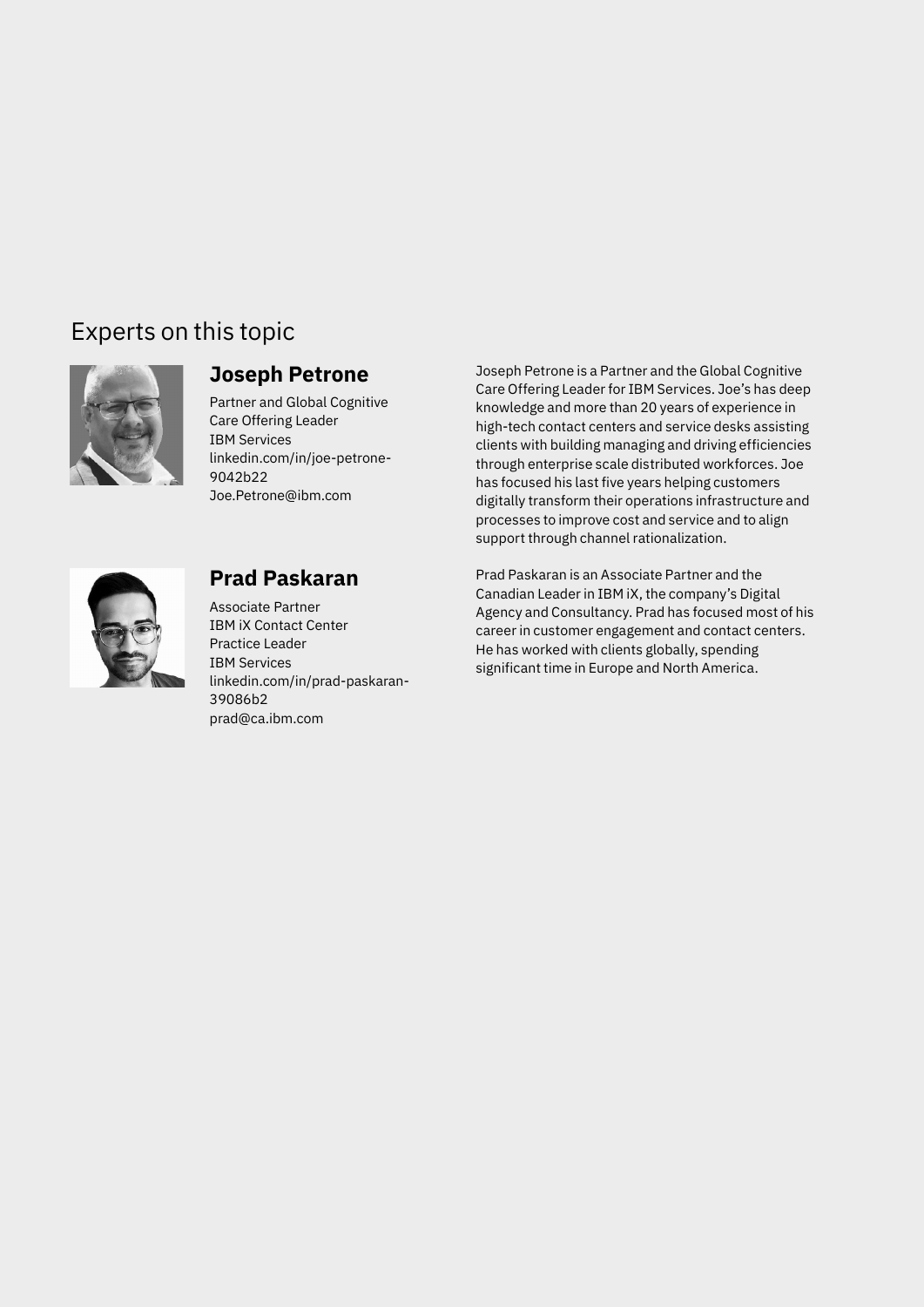Even in the best of times, customers are ready to abandon a brand after only three unsatisfactory support interactions.

### A crisis mid-stream

The COVID-19 pandemic is forcing organizations to rethink and radically change their operations in real time. The disruption has led to increased pressure on contact centers for reasons ranging from dramatically increased demand, to extensive and sustained order or service cancellations. One individual attempting to file for unemployment benefits for example, is said to have made 991 calls over six days to a state Department of Labor without reaching a person or virtual agent. Call 992, apparently, was the lucky number.<sup>1</sup>

For many businesses, the COVID-19 pandemic is happening midway through an artificial intelligence (AI) enabled virtual agent technology transformation. For those organizations, virtual agents have been revolutionizing contact centers, supporting scalability and enabling human agents to focus on more complex, fulfilling work (see "Insight: Helping the contact center"). But many other enterprises have not even started yet.

Whether in the midst of an AI transformation or at the very beginning of their AI journey, organizations have been struggling to meet demand because they didn't move fast enough when they could. Long wait times and disillusioned or angry customers are the consequence.

Even in the best of times, customers are ready to abandon a brand after only three unsatisfactory support interactions.2 Among Millennials, 22 percent said just one bad interaction is sufficient impetus to leave.<sup>3</sup> And one banking survey found that when phone call wait times are longer than four minutes, customer satisfaction drops by a third.4 When they are stressed or at a disadvantage, as many are during this pandemic, customers may never truly forgive organizations that fail to deliver. Clearly, those that have not yet moved to deploy virtual agents need to move now.

### Insight: Helping the contact center

There are five primary ways that virtual agents can help the contact center:

- 1. *Workload management:* Digital labor can resolve routine queries with no involvement from human agents. For example, a business can scale immediately, providing automated answers to new questions, such as may be necessary with COVID-19. Are there new operating hours? Has the return policy changed? Because digital agents can quickly adapt to new FAQs, it leaves human agents free to engage in the more fulfilling effort of solving customers' more complex inquiries.
- 2. *Agent assist:* Unseen by customers, human agents can use a digital assistant to gather additional information, including possible technical responses, suggestions to resolve customer disputes, and opportunities to upsell.
- 3. *Automation:* Virtual agents can leverage robotic process automation, machine learning, and optical character recognition to ingest and update even handwritten documents, and move workload or even complete processing.
- 4. *Pre-screening:* When queries are escalated to a human agent, that agent is supplied with pertinent data already gathered by a digital agent, reducing handle time and burden.
- 5. *Smart routing:* Some companies are using digital agents to help triage incoming queries and decide how they should be routed.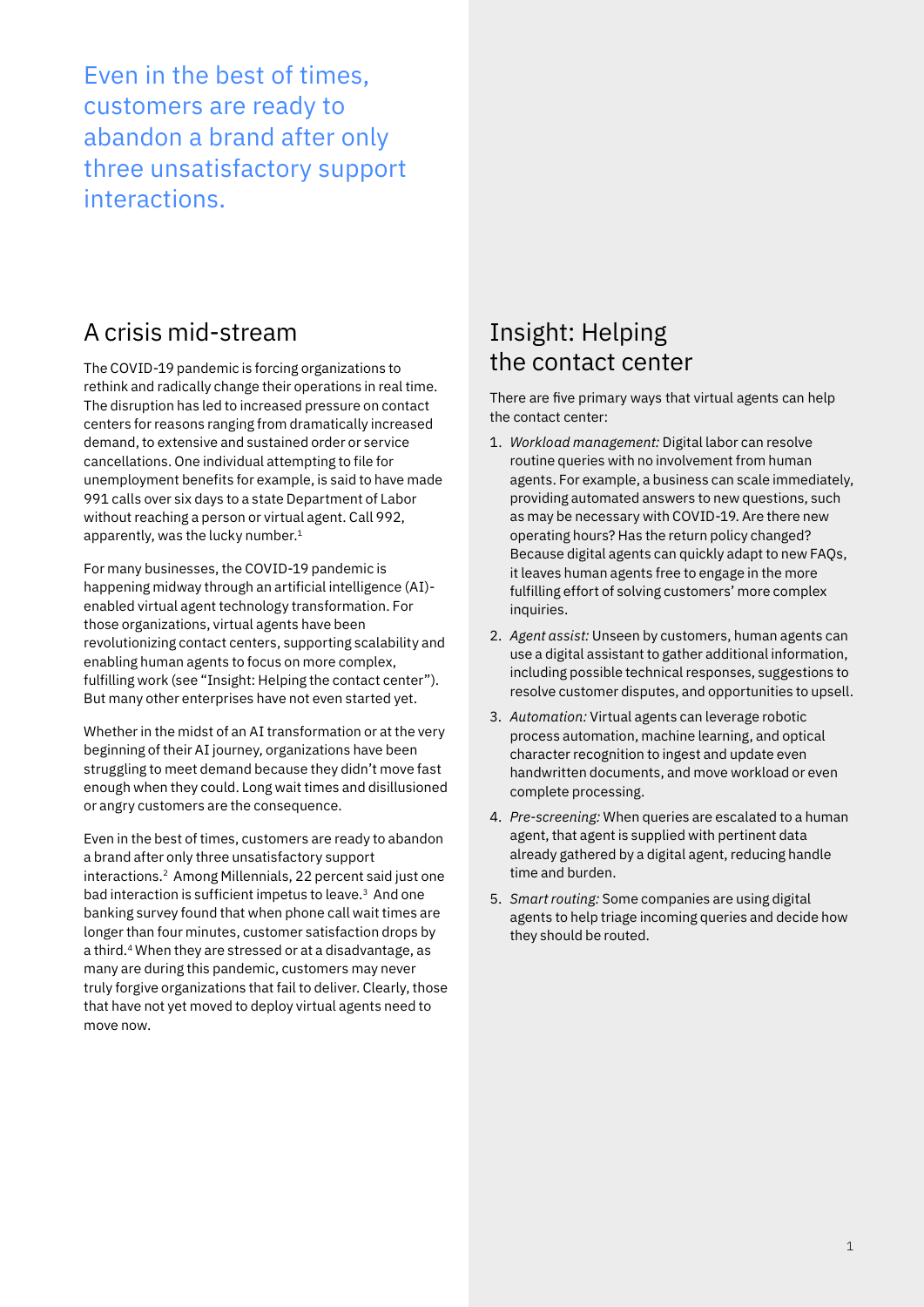### When contact center meets AI

Some contact centers have already deployed virtual agents and are thus better able to adjust quickly to changes in volume and new customer concerns. They can immediately scale operations to handle unanticipated workload. Our research suggests AI's importance to organizational strategy is likely to double in the next three years.<sup>5</sup>

### Digital labor enables multiple interactions

In some cases, customers will choose to interact directly with digital agents. For some time, AI-enabled agents have answered customers' routine questions such as, "When is the store open?" It can be trained very quickly to respond with updated information, such as new operating hours or new ordering procedures, and handle the influx of predictable new queries the contact center anticipates receiving during a crisis.

This new digital labor can be used to intelligently assist human agents, accessing back-end systems in the background to complete process work, such a filling out forms, locating existing tickets, updating systems, ingesting documents, and sending out emails. Digital agents can also engage with multiple systems simultaneously, reducing handle time and improving customer experience.

The system also can be designed to recommend the "next best action," which are predictive offerings, such as discounts or loyalty rewards. A recent survey found that extensive personalization using next best action increased average revenue per user by 166 percent.<sup>6</sup>

Digital agents can incorporate sentiment analysis, which assesses the language, emotion, and tone of an inquiry or comment. With sentiment analysis, a digital agent can know when not to intercede or when to provide a timely escalation. For example, if a customer calls to report a

sensitive situation, the technology can be trained to automatically transfer the customer to a human agent, who can manage the conversation with empathy and expediency.

Businesses that have not yet embraced AI or digital labor still have an opportunity to move quickly. It is entirely possible, within a days or hours, to build from scratch a system that can respond to a set of frequently asked questions. The combination of humans and digital agents working together can do much more than what either can do alone. Click [here](https://www.ibm.com/events/think/watch) for an explanation and examples.7

### Creating engagement hubs: Managing customer retention

Combining virtual agent technology with enhanced training for human agents is shifting the role of the contact center from a cost center to an engagement center—a place to anticipate, understand, and meet customer needs and earn customer loyalty. When implemented as part of an overall customer experience journey, these centers can serve as a safety net for all interactions, regardless of channel (see Figure 1).

Even before the pandemic, reliable and meaningful interactions with contact centers, along with other touchpoints, were becoming increasingly important to customers. Today's more advanced contact centers have been evolving into engagement hubs, where ready access, responsiveness, accurate information, and empathy have never been more important.

87 percent of the issues, helping lower response time.<sup>8</sup> When well-executed during an emergency, they can be the source of competitive differentiation by delivering improved customer and employee satisfaction, which, in turn, tends to build loyalty and trust. One example: as the pandemic began to spread in North America, requests for help or information to the airline WestJet increased more than 1,600 percent on Facebook Messenger and WhatsApp. The airline's virtual agent completely handled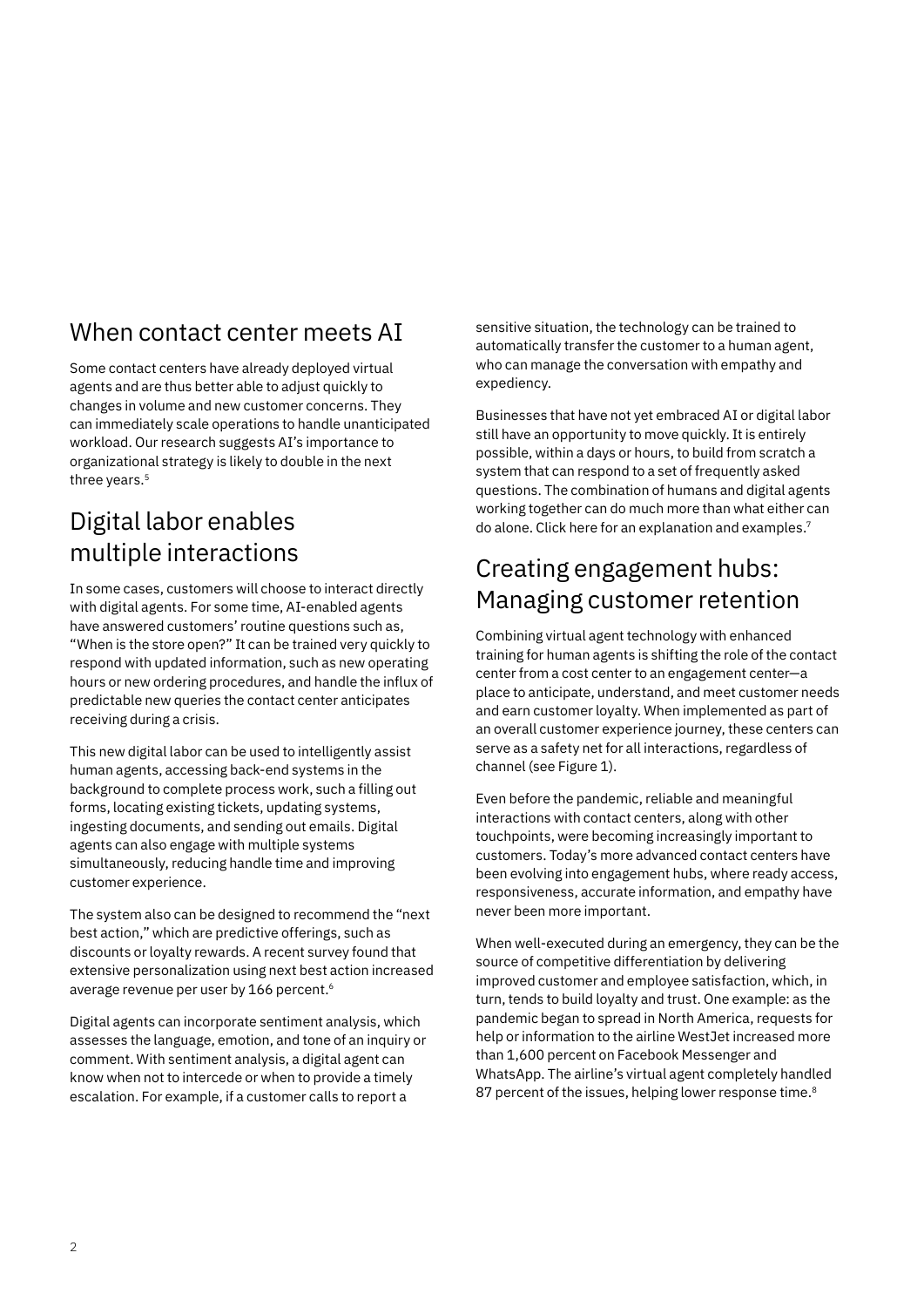It is entirely possible, within a matter of days, to build from scratch a system that can respond to a set of frequently asked questions.

#### **Figure 1**

A cognitive customer care offering



*Source: IBM Instiute for Business Value.* 

The majority of Millennials, and a growing number of individuals in other generations, prefer using self-service options. Indeed, more than 70 percent of Millennials say a phone call is not the best way to resolve customer service issues.9 A variety of information sources, such as FAQs, forums, online chats and automated services—rather than human-staffed call centers—are used with greater frequency.

With these tools, customers can manage interactions on their own timetables, without worrying about interruptions or being tied to a linear conversation. It is critical that both the human agents and the digital labor have seamless access to the same data, tools, and knowledge, and that these be refreshed frequently and integrated across channels.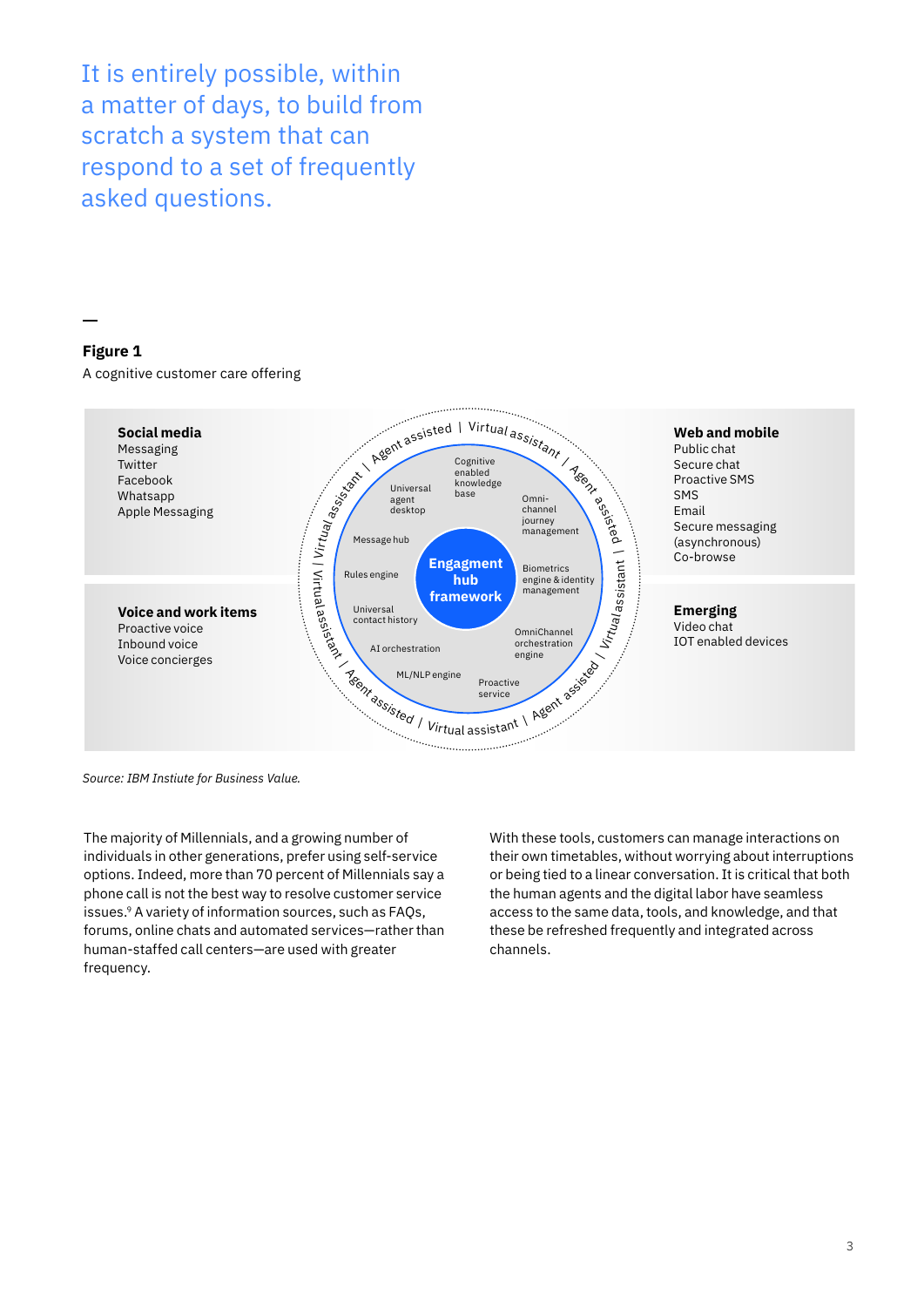### European bank: Using virtual agents to improve customer satisfaction

Due to the COVID-19 pandemic, customer inquiries increased at a European bank. In addition, the bank had high levels of staff absenteeism from sickness and self-isolation. IBM quickly engaged with the bank, accelerating a longer-term virtual agent project to help manage the flow of calls to the contact center. Rapid implementation—inception to production in just three business days, without interrupting continuity of operations—is helping about 2,000 customers per day since it activated virtual agent technology.

For more examples, see "Insight: Using virtual agent technology in the fight against COVID-19."

## Reduced call times improve outcomes

Whether they're looking to drive revenue, cut costs or improve customer satisfaction and experiences, enterprises running large customer- engagement centers are all about saving time. When shaving just five seconds off an average call can save a business millions of dollars, imagine the benefits to businesses that have already reduced their average call time by [minutes.10](https://minutes.10) 

AI, which powers digital agent technology, is a cornerstone of modern customer engagement centers. It can help enterprises reduce wait times and the time it takes to resolve an issue, and help drive consistency of delivered services. Technology has evolved such that automated assistants can deliver all of these while substantially improving customer service at the same time. Consider this:

- More than 60 percent of failed customer- support calls could have been solved with better access to data.<sup>11</sup> Utilizing human labor and virtual agent technology collaboratively and layering in automation can put the right information in front of the customer in near-real-time.
- When a customer's contact center experience crosses more than one channel, only 36 percent of centers can keep track of it.12 An appropriately architected engagement hub helps route contacts to the best source of help. AI-enabled centers can route repeat callers to the agent who handled the prior call, if available. AI can also use the data from open requests and anticipate a customer's needs, offering options at the beginning of the conversation, which reduces the time needed to solve the problem.
- A mere 17 percent of centers can identify the problems that negatively impact customer experience.<sup>13</sup> With machine learning and data mining, each contact can be analyzed to assess its success or failure.

Virtual agent technology also has the potential to improve job satisfaction and reduce turnover among customer service employees. The economic benefits of happier employees can make a sizable difference to the bottom line.14 A turnover rate of 30-45 percent annually, can cost upwards of USD 100,000 for a call center staff of 50, so reducing turnover can deliver substantial [savings.15](https://savings.15)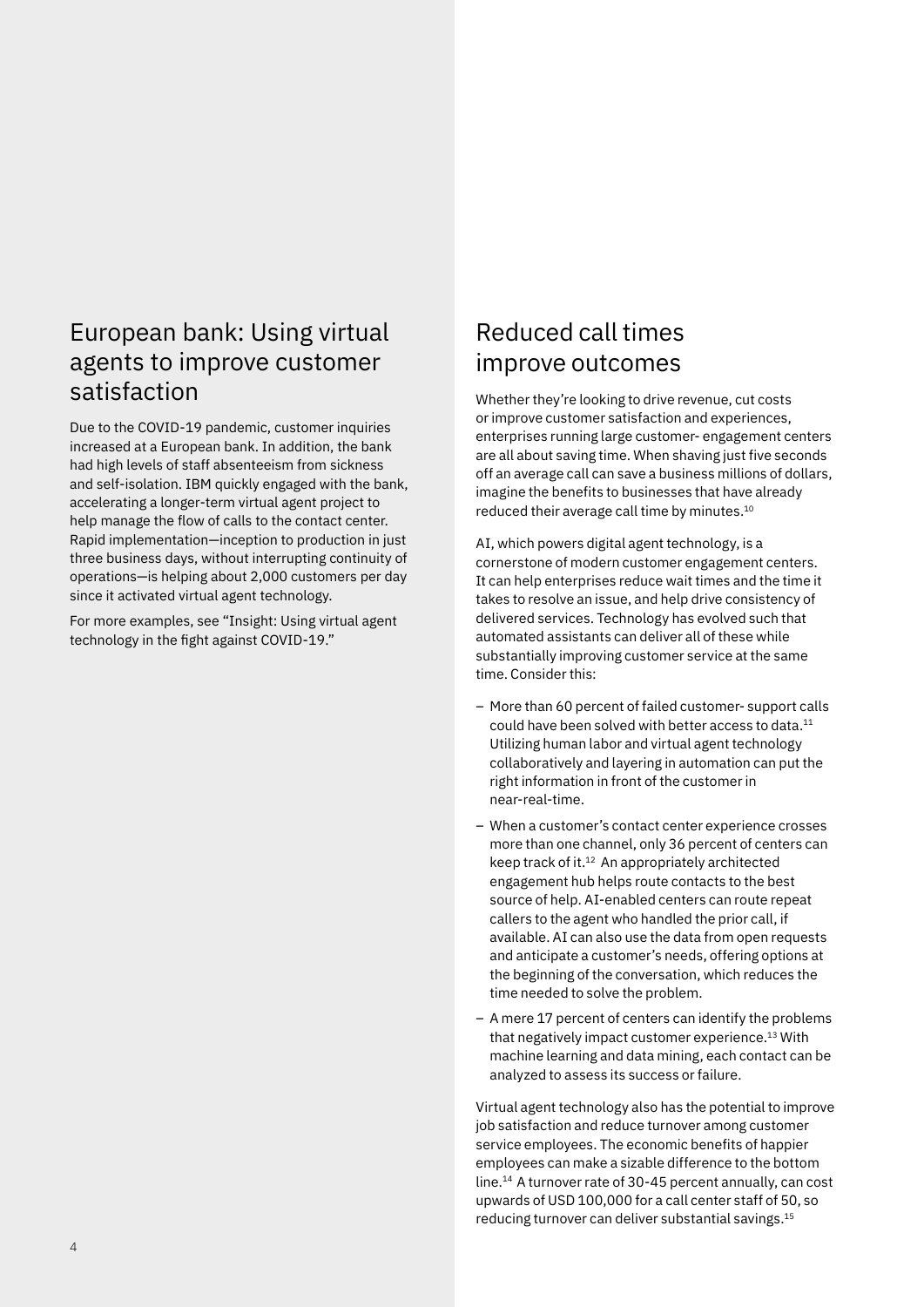### Insight: Using virtual agent technology in the fight against COVID-19

#### **The University of Arkansas for Medical Sciences**

quickly deployed a virtual agent that quickly answers questions about testing, symptoms, or other resources. New information is sent to a mobile COVID-19 triage clinic electronically to help speed response time. Average registration time has been reduced by 50 percent for those using the digital agent technology.

In the city of **Lancaster in Los Angeles County**, citizens can get up-to-date COVID-19 information and answers to common questions, such as symptoms and recommended procedures to follow in case of infection.

**Children's Healthcare of Atlanta** uses the "COVID-19 Pediatric Assessment Tool" to walk parents through a series of questions and recommendations on suggested next steps that a parent should take. Recommendations are made according to the healthcare system's established protocols.

In New York, the **County of Otsego** is making COVID-19 related information available to help citizens quickly get answers regarding the pandemic. The County's virtual agent will be able to answer citizens' questions, such as: "How do I apply for unemployment?"

The city of **Austin, Texas** information on COVID-19 will soon be available for citizens in the form of interactive conversations on where to get testing and other information.

The **Czech Ministry of Health** is using COVID-19 virtual agent technology called "Anežka" to advise citizens about prevention, treatment, and other topics on the pandemic.

In Greece, the **Hellenic Ministry of Digital Governance**  offers COVID-19 information and interactive conversations on preventive measures issued by the Greek government.

The **Polish Ministry of Health** is using VAT to provide COVID-19 information and answers to common questions, such as symptoms and recommended procedures to follow in case of infection.

The **Andalusian government** in Spain has deployed a virtual agent to help respond to citizens' queries about COVID-19. It is available through the app "Salud Responde" and the Public Agency for Health Emergencies website, built in collaboration with the Andalusian Health Service, SAS.

In Wales, the National Health Service, **Cwm Taf Morgannwg University Health Board**, is using CERi, an English and Welsh speaking virtual assistant to support healthcare workers and the general public who need information or have questions on the prevention and treatment of COVID-19, along with general information about the virus.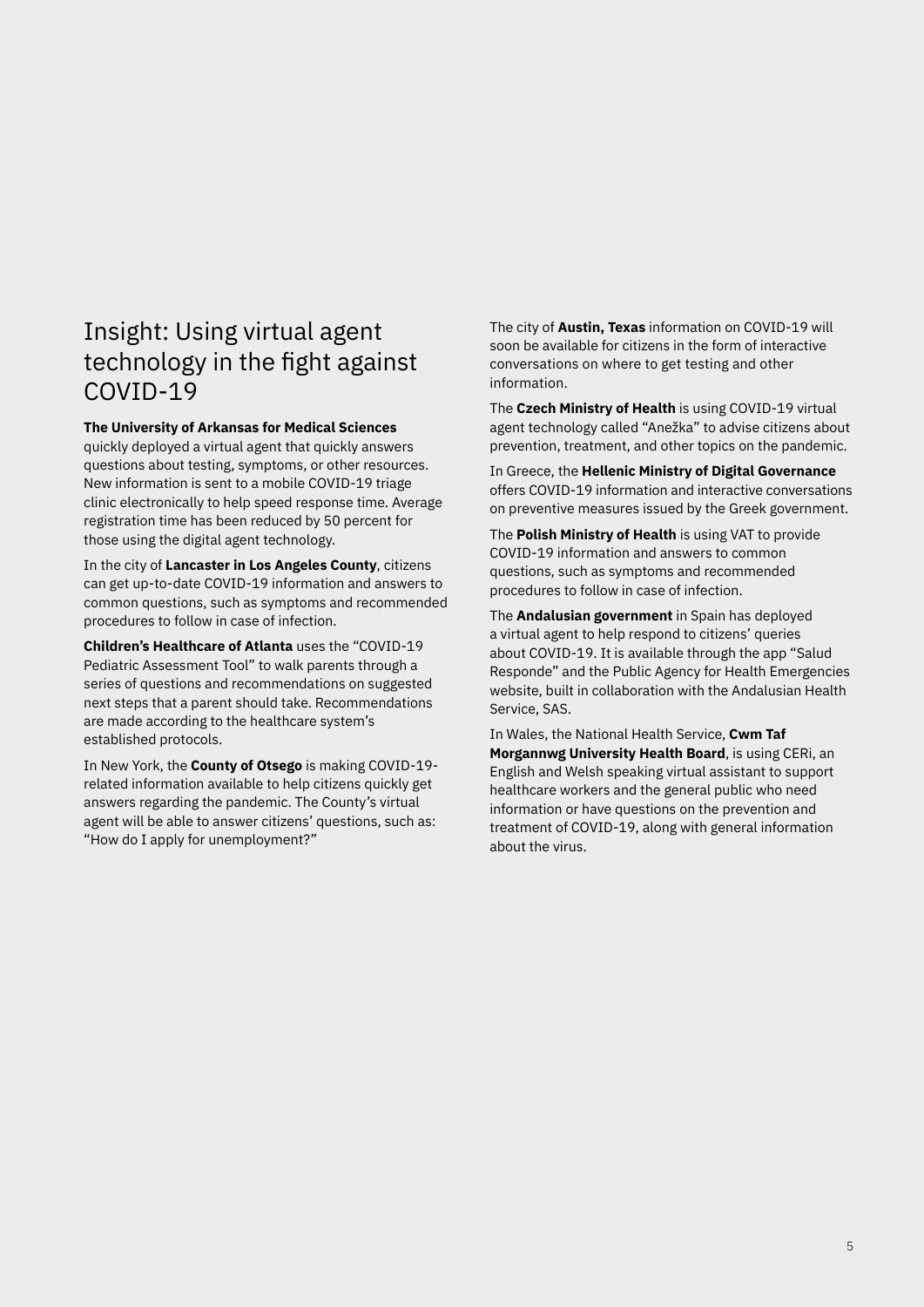The ability to resolve customer service issues before they escalate has the potential to lower "shopping cart" abandonment rates in the purchasing cycle.

### Reduced customer effort also improves outcomes

For many businesses, the holy grail of customer service is reducing customer effort in areas, such as placing orders, making returns, or seeking assistance. In one communications-industry example, an IBM Institute for Business Value study found that service providers who measure, and in turn, reduce customer effort had more than 250 percent higher market-share growth than their peers.<sup>16</sup>

With virtual agent-enabled messaging and chat, traditional telephone and self-service content can become highly productive. AI systems can monitor a nearly infinite amount of website and in-app activity for distress indicators, identifying customers experiencing issues and routing the problem to the best resource based

on customer-identified preference or most likely to help. This capability cuts down the effort required on a customer's part to resolve a concern.

The ability to resolve customer service issues before they escalate has the potential to lower "shopping cart" abandonment rates in the purchasing cycle, reduce customer complaints, and improve consumer and agent satisfaction. The combination of human agents working in concert with virtual agent technology can result in better outcomes for both customers and employees. The banking group, Creval, based in Italy, is using both human and virtual agents. Creval reported an 80 percent reduction in the number of calls that back-office staff need to handle. Handling fewer calls resulted in 40 percent less effort, allowing human agents to focus on higher-value activities. And feedback from customers who interacted with the AI-based system was more than 90 percent positive.<sup>17</sup>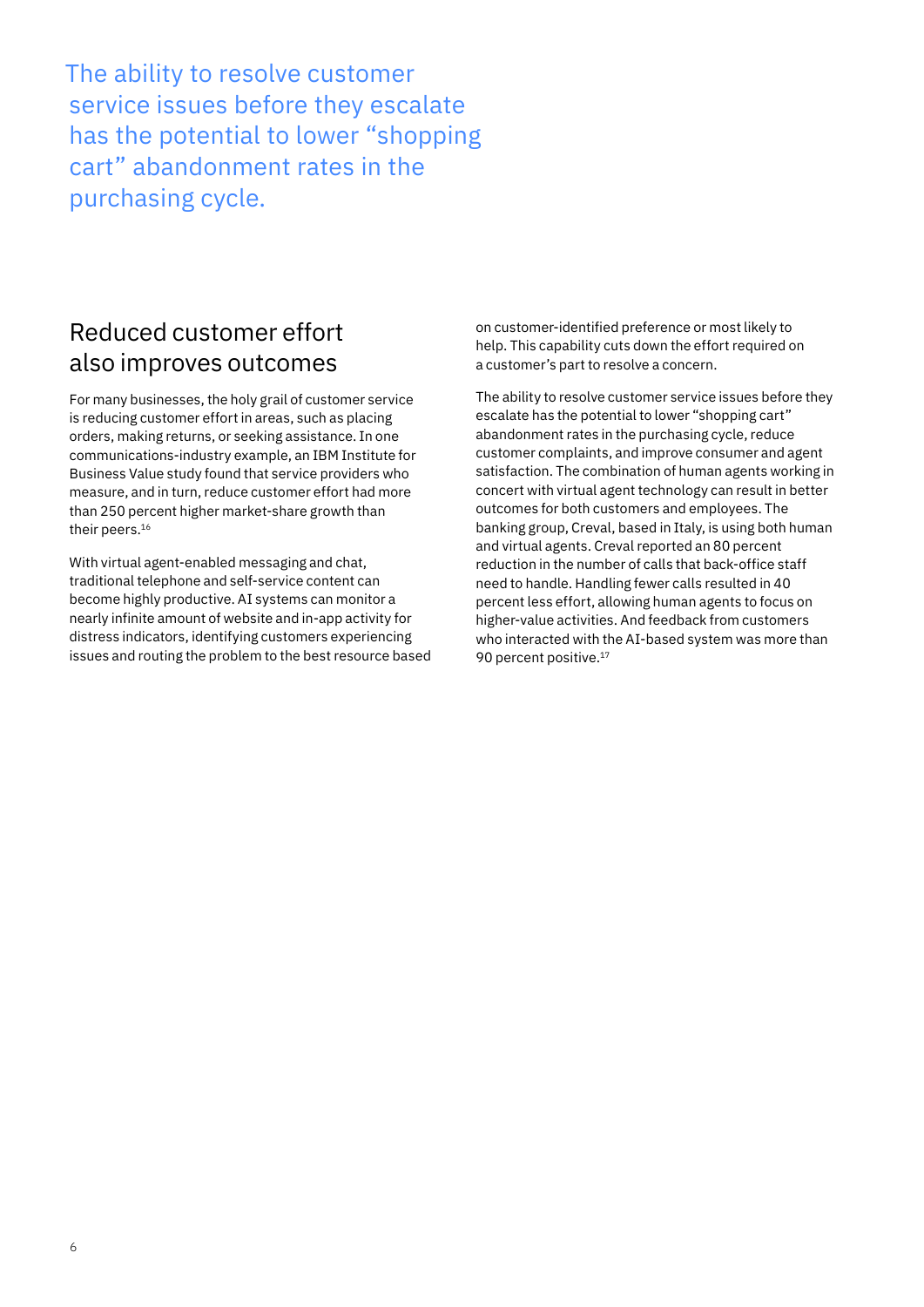# Action guide

### *Reinventing the contact center*

Especially during a crisis, there are both short-term and medium-term actions that businesses can take to enhance their contact center operations (see Figure 2).

#### **1. What contact center leaders should do first:**

- Focus on protecting employees and supporting remote work and collaboration. Stabilize operations, including understanding current customer needs, problems, and opportunities.
- Create or update a remote work strategy. Monitor it for potential gaps or areas for improvement. Use AI to bolster remote working capabilities. This can increase staff availability during a crisis response.
- Gain leadership support to augment human agents with virtual enablement technology and get it operational quickly. Start small, using virtual agents to respond to frequently asked customer and employee questions. Consider where and how to introduce this new capability.
- Identify and layer on additional automation using a time-to-value approach.
- Survey contact center agents to understand what types of questions could be answered by virtual agents with minimal training.
- For organizations that need to remain highly focused on their core business and currently lack the expertise to quickly implement or refresh their AI-enabled solution, consider engaging a partner with capabilities to train both the human agents and the technology.

#### **2. What contact center leaders should do next:**

- Test and scale virtual agent technology for employees, customers, suppliers, and business partners. Enable more channels, such as phone, online chat, and the company website.
- Upskill the contact center team to take over some of the responsibilities that may have been outsourced.
- Explore using more advanced "agent assist" technology—that goes well beyond just FAQ deflection to support human agent responses to more complex, challenging inquiries.

### **Figure 2**

The path to a different normal





- Establish and capture a baseline of measurements to assess the effectiveness of virtual agent technology and its impact on customer and employee satisfaction.
- Extend remote working capabilities to include enhancements, such as data and forms processing, and workflow improvements.

#### **3. What contact center leaders should do as they travel the path to a different normal:**

- Conduct periodic analyses of virtual agent technology metrics to determine trends and areas for improvement.
- Hold a design thinking session with top agents and other employees representing sales, marketing, and customer experience. Explore opportunities for ongoing enhancements that can remake the contact center into an engagement hub.
- Optimize remote work with a more balanced mix of offsite-based and center-based employees. Fraud compliance is a good example of workflow that may be managed well from remote locations.
- Take a non-crisis look at feedback to reassess design, usage, and performance for the different normal. Is it being used strategically?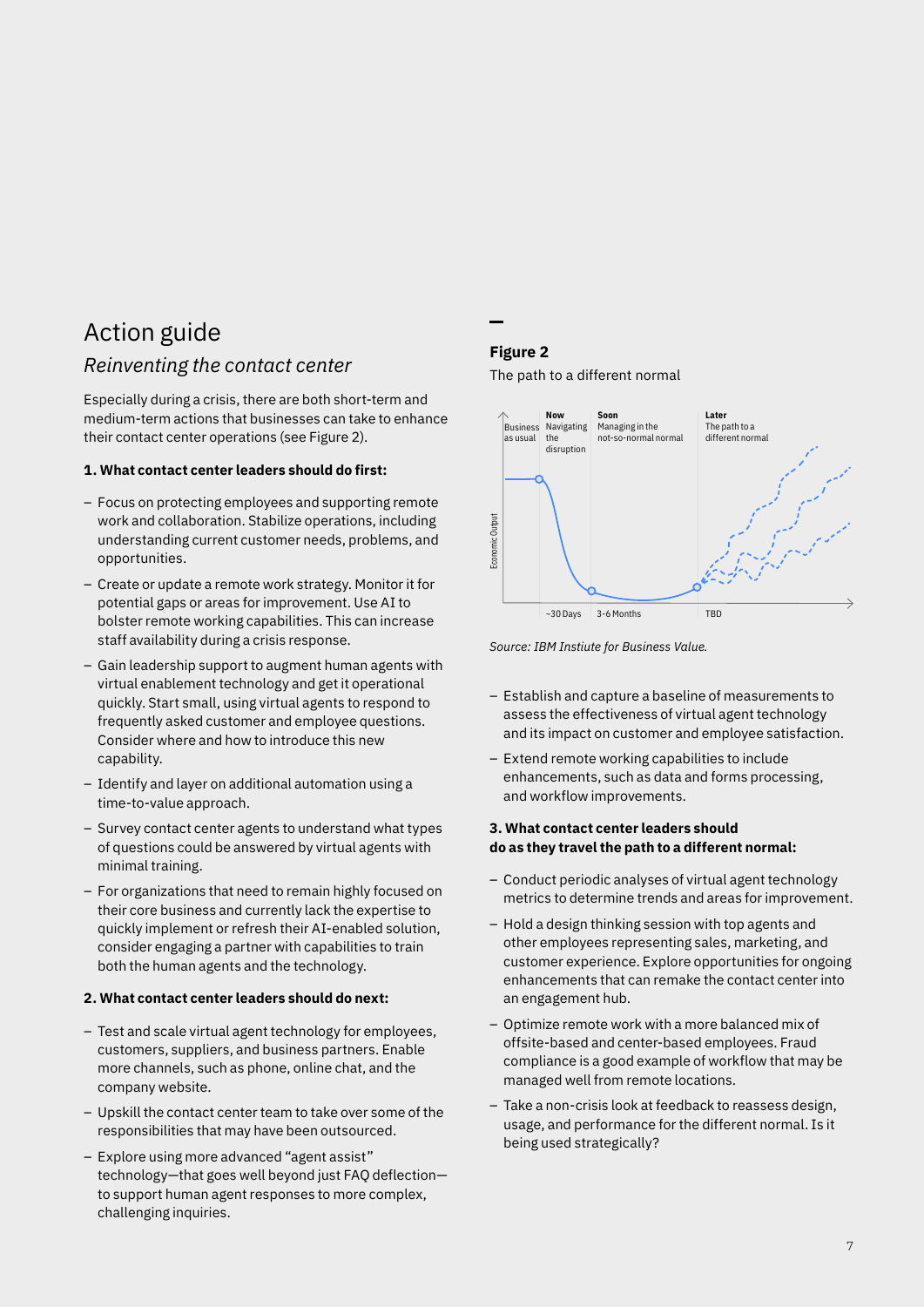### Notes and sources

- 1 Romo, Vanessa. "Self-employed and gig workers face long waits for coronavirus relief checks." WITF. April 17, 2020. [https://www.witf.org/2020/04/17/](https://www.witf.org/2020/04/17/self-employed-and-gig-workers-face-long-waits-for-coronavirus-relief-checks/) [self-employed-and-gig-workers-face-long-waits-for](https://www.witf.org/2020/04/17/self-employed-and-gig-workers-face-long-waits-for-coronavirus-relief-checks/)[coronavirus-relief-checks](https://www.witf.org/2020/04/17/self-employed-and-gig-workers-face-long-waits-for-coronavirus-relief-checks/)
- 2 "Crossing The Generational Divide: Providing Customer Service for Today's Consumers." [Desk.com](https://Desk.com) 2015. [http://webassets.desk.com/static/ebooks/](http://webassets.desk.com/static/ebooks/desk-customer-service-across-generational-divide-report.pdf)  [desk-customer-service-across-generational-divide](http://webassets.desk.com/static/ebooks/desk-customer-service-across-generational-divide-report.pdf)[report.pdf](http://webassets.desk.com/static/ebooks/desk-customer-service-across-generational-divide-report.pdf)
- 3 Ibid
- 4 "Direct Banks Earn Higher Customer Satisfaction than Traditional Retail Banks, but Face Call Center Challenges, J.D. Power Finds." MarketWatch. April 2, 2020. [https://www.marketwatch.com/press-release/](https://www.marketwatch.com/press-release/direct-banks-earn-higher-customer-satisfaction-than-traditional-retail-banks-but-face-call-center-challenges-jd-power-finds-2020-04-02?mod=mw_quote_news) [direct-banks-earn-higher-customer-satisfaction-than](https://www.marketwatch.com/press-release/direct-banks-earn-higher-customer-satisfaction-than-traditional-retail-banks-but-face-call-center-challenges-jd-power-finds-2020-04-02?mod=mw_quote_news)[traditional-retail-banks-but-face-call-center](https://www.marketwatch.com/press-release/direct-banks-earn-higher-customer-satisfaction-than-traditional-retail-banks-but-face-call-center-challenges-jd-power-finds-2020-04-02?mod=mw_quote_news)[challenges-jd-power-finds-2020-04-02?mod=mw\\_](https://www.marketwatch.com/press-release/direct-banks-earn-higher-customer-satisfaction-than-traditional-retail-banks-but-face-call-center-challenges-jd-power-finds-2020-04-02?mod=mw_quote_news)  [quote\\_news](https://www.marketwatch.com/press-release/direct-banks-earn-higher-customer-satisfaction-than-traditional-retail-banks-but-face-call-center-challenges-jd-power-finds-2020-04-02?mod=mw_quote_news)
- 5 Goehring, Brian C., Francesca Rossi, David Zaharchuk. "Advancing AI ethics beyond compliance: From principles to practice." IBM Institute for Business Value. April 2020. [https://w3.ibm.com/services/](https://w3.ibm.com/services/lighthouse/documents/149702) [lighthouse/documents/149702](https://w3.ibm.com/services/lighthouse/documents/149702)
- 6 Telecommunications customer experience benchmark report. IBM Institute for Business Value Benchmarking Program. January 2018.
- 7 Hernandez, Daniel. "Speed, Simplicity and Self-Confidence: Transform Your Business with Watson." IBM Think Digital Event Experience. May 6, 2020. <https://www.ibm.com/events/think/watch>/ playlist/628952/replay/126541345
- 8 Mehta, Puneet. "How AI can save airline customer service teams in times of crisis." PhocusWire. April 20, 2020. [https://www.phocuswire.com/](https://www.phocuswire.com/ai-airline-covid-customer-service)  [ai-airline-covid-customer-service](https://www.phocuswire.com/ai-airline-covid-customer-service)
- 9 Schneider, Christie. "10 reasons why AI-powered, automated customer service is the future." IBM. October 16, 2017. [https://www.ibm.com/blogs/](https://www.ibm.com/blogs/watson/2017/10/10-reasons-ai-powered-automated-customer-service-future)  [watson/2017/10/10-reasons-ai-powered-automated](https://www.ibm.com/blogs/watson/2017/10/10-reasons-ai-powered-automated-customer-service-future)[customer-service-future](https://www.ibm.com/blogs/watson/2017/10/10-reasons-ai-powered-automated-customer-service-future)
- 10 "Tips For Reducing Call Center Costs Whilst Improving Customer Service." Cloudtalk. October 27, 2019. [https://www.cloudtalk.io/blog/tips-for-reducing-call](https://www.cloudtalk.io/blog/tips-for-reducing-call-center-costs-whilst-improving-customer-service)[center-costs-whilst-improving-customer-service](https://www.cloudtalk.io/blog/tips-for-reducing-call-center-costs-whilst-improving-customer-service)
- 11 "Cognitive in Call Centers: Enhancing Customer Service." IBM. 2017. [https://www.ibm.com/watson/](https://www.ibm.com/watson/infographic/discovery/assets/pdf/data_landscape_infographic_6.pdf)  [infographic/discovery/assets/pdf/data\\_landscape\\_](https://www.ibm.com/watson/infographic/discovery/assets/pdf/data_landscape_infographic_6.pdf)  [infographic\\_6.pdf](https://www.ibm.com/watson/infographic/discovery/assets/pdf/data_landscape_infographic_6.pdf)
- 12 "TOP 10 TRENDS SHAPING THE FUTURE OF THE CONTACT CENTER." 168Solution. January 10, 2019. [http://www.168solution.com/news-info/top-10-trends](http://www.168solution.com/news-info/top-10-trends-shaping-the-future-of-the-contact-center-whitepaper)[shaping-the-future-of-the-contact-center-whitepaper](http://www.168solution.com/news-info/top-10-trends-shaping-the-future-of-the-contact-center-whitepaper)
- 13 Ibid.
- 14 "High Turnover is Costing Call Centers: Why Employee Retention Should be a Priority and What to do About it." CRMGamified. 2019. [https://crmgamified.com/](https://crmgamified.com/turnover-in-call-centers-why-prioritize-employee-retention)  [turnover-in-call-centers-why-prioritize-employee](https://crmgamified.com/turnover-in-call-centers-why-prioritize-employee-retention)[retention](https://crmgamified.com/turnover-in-call-centers-why-prioritize-employee-retention)
- 15 Ibid.
- 16 Telecommunications customer experience benchmark report. IBM Institute for Business Value Benchmarking Program. January 2018.
- 17 "Creval Sistemi e Servizi." IBM. May 2020. [https://](https://www.ibm.com/case-studies/crevalsistemieservizi)  [www.ibm.com/case-studies/crevalsistemieservizi](https://www.ibm.com/case-studies/crevalsistemieservizi)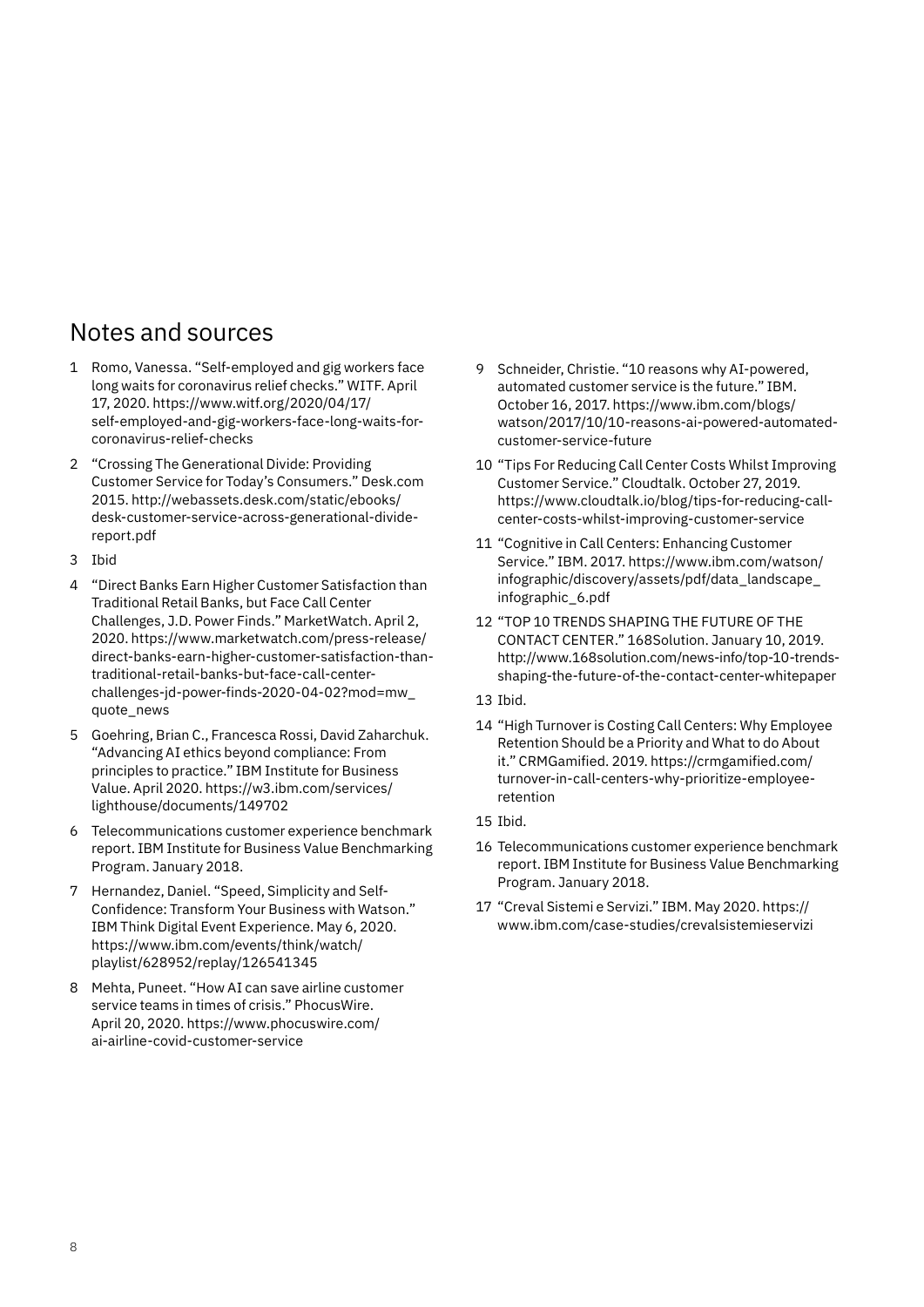### About Expert Insights

Expert Insights represent the opinions of thought leaders on newsworthy business and related technology topics. They are based upon conversations with leading subject matter experts from around the globe. For more information, contact the IBM Institute for Business Value at [iibv@us.ibm.com](mailto:iibv%40us.ibm.com?subject=).

#### © Copyright IBM Corporation 2020

IBM Corporation New Orchard Road Armonk, NY 10504 Produced in the United States of America May 2020

IBM, the IBM logo, [ibm.com](http://www.ibm.com) are trademarks of International Business Machines Corp., registered in many jurisdictions worldwide. Other product and service names might be trademarks of IBM or other companies. A current list of IBM trademarks is available on the web at "Copyright and trademark information" at: [ibm.com/legal/copytrade.shtml.](http://www.ibm.com/legal/copytrade.shtml)

This document is current as of the initial date of publication and may be changed by IBM at any time. Not all offerings are available in every country in which IBM operates.

THE INFORMATION IN THIS DOCUMENT IS PROVIDED "AS IS" WITHOUT ANY WARRANTY, EXPRESS OR IMPLIED, INCLUDING WITHOUT ANY WARRANTIES OF MERCHANTABILITY, FITNESS FOR A PARTICULAR PURPOSE AND ANY WARRANTY OR CONDITION OF NON-INFRINGEMENT. IBM products are warranted according to the terms and conditions of the agreements under which they are provided.

This report is intended for general guidance only. It is not intended to be a substitute for detailed research or the exercise of professional judgment. IBM shall not be responsible for any loss whatsoever sustained by any organization or person who relies on this publication.

The data used in this report may be derived from third-party sources and IBM does not independently verify, validate or audit such data. The results from the use of such data are provided on an "as is" basis and IBM makes no representations or warranties, express or implied.